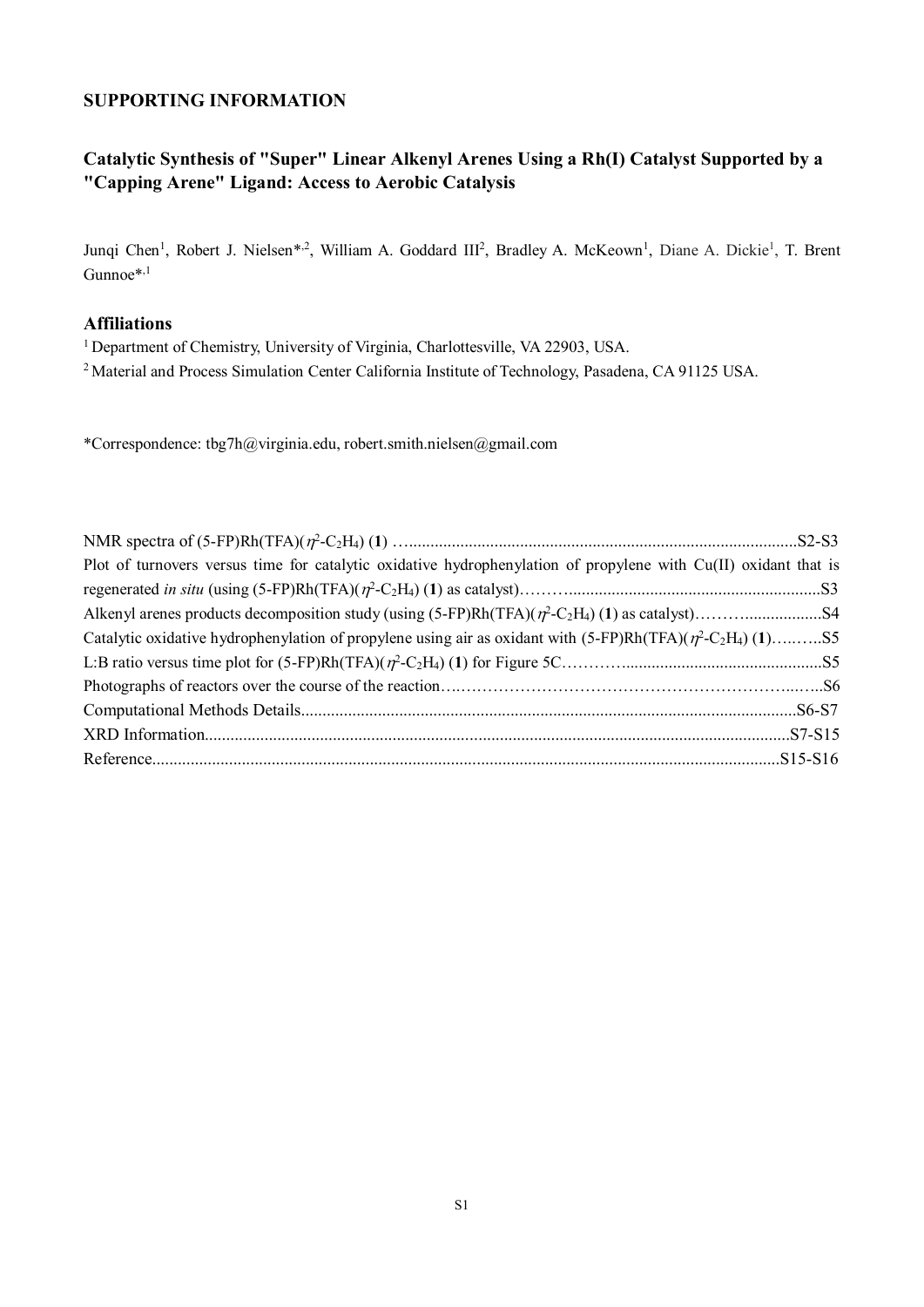

**Figure S1.** <sup>1</sup>H NMR spectrum of  $(5$ -FP)Rh(TFA)( $\eta$ <sup>2</sup>-C<sub>2</sub>H<sub>4</sub>) (1) (includes some solvent residue).



**Figure S2.** <sup>13</sup>C NMR spectrum of  $(5$ -FP)Rh(TFA)( $\eta$ <sup>2</sup>-C<sub>2</sub>H<sub>4</sub>) (1) (includes some solvent residue).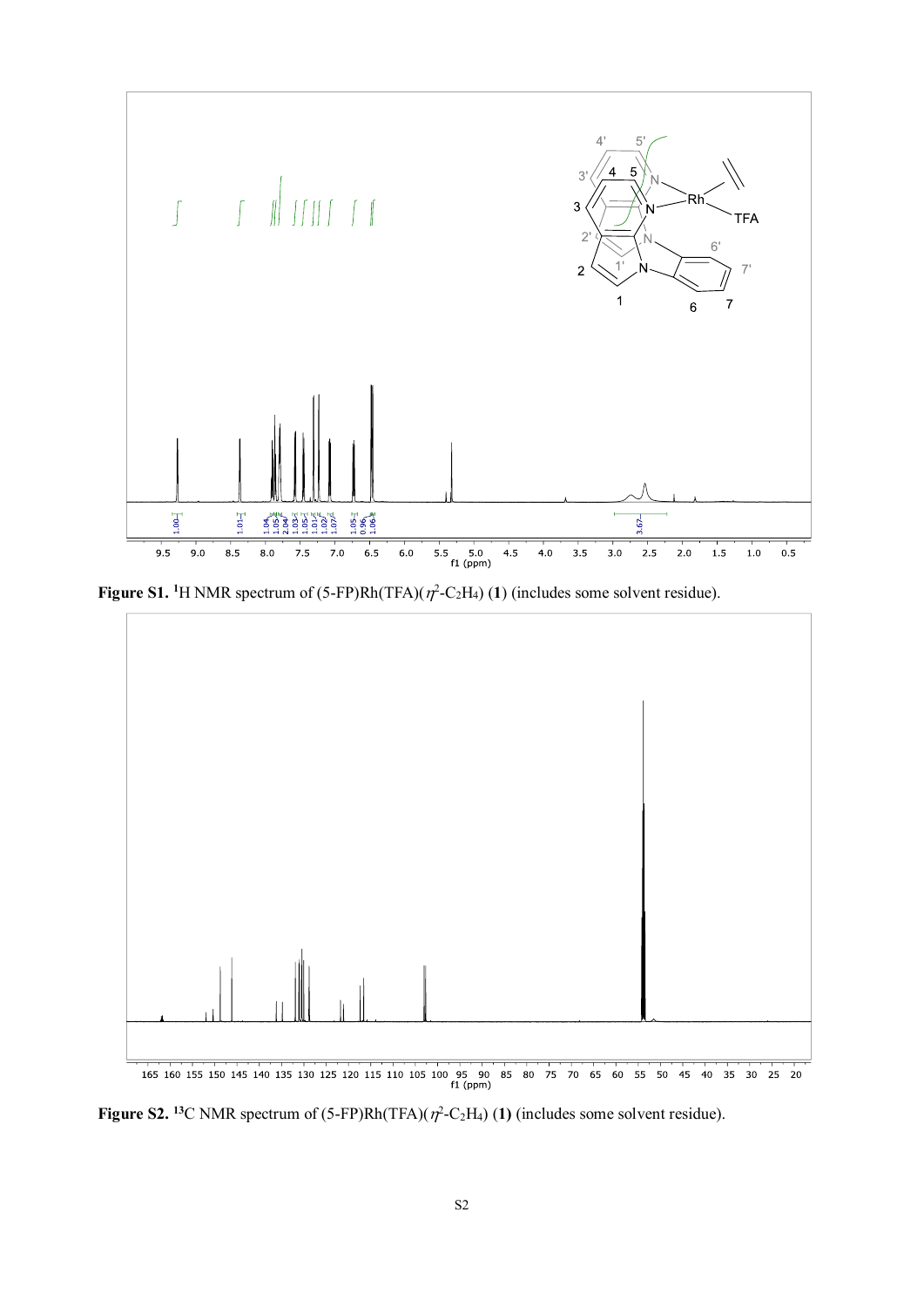

**Figure S3.** <sup>19</sup>F NMR spectrum of  $(5$ -FP)Rh $(TFA)(\eta^2-C_2H_4)$  (1).



**Figure S4.** Plot of turnovers versus time for catalytic oxidative hydrophenylation of propylene with Cu(II) oxidant that is regenerated *in situ* (using  $(5$ -FP)Rh(TFA)( $\eta$ <sup>2</sup>-C<sub>2</sub>H<sub>4</sub>)(1) as catalyst). Reaction conditions: 0.001 mol % Rh, 240 equiv. Cu(OPiv)<sub>2</sub>, 480 equiv. HOPiv, 30 psig propylene, at 150 °C. After sampling at the 92 h time point, an additional 480 equiv. HOPiv were added.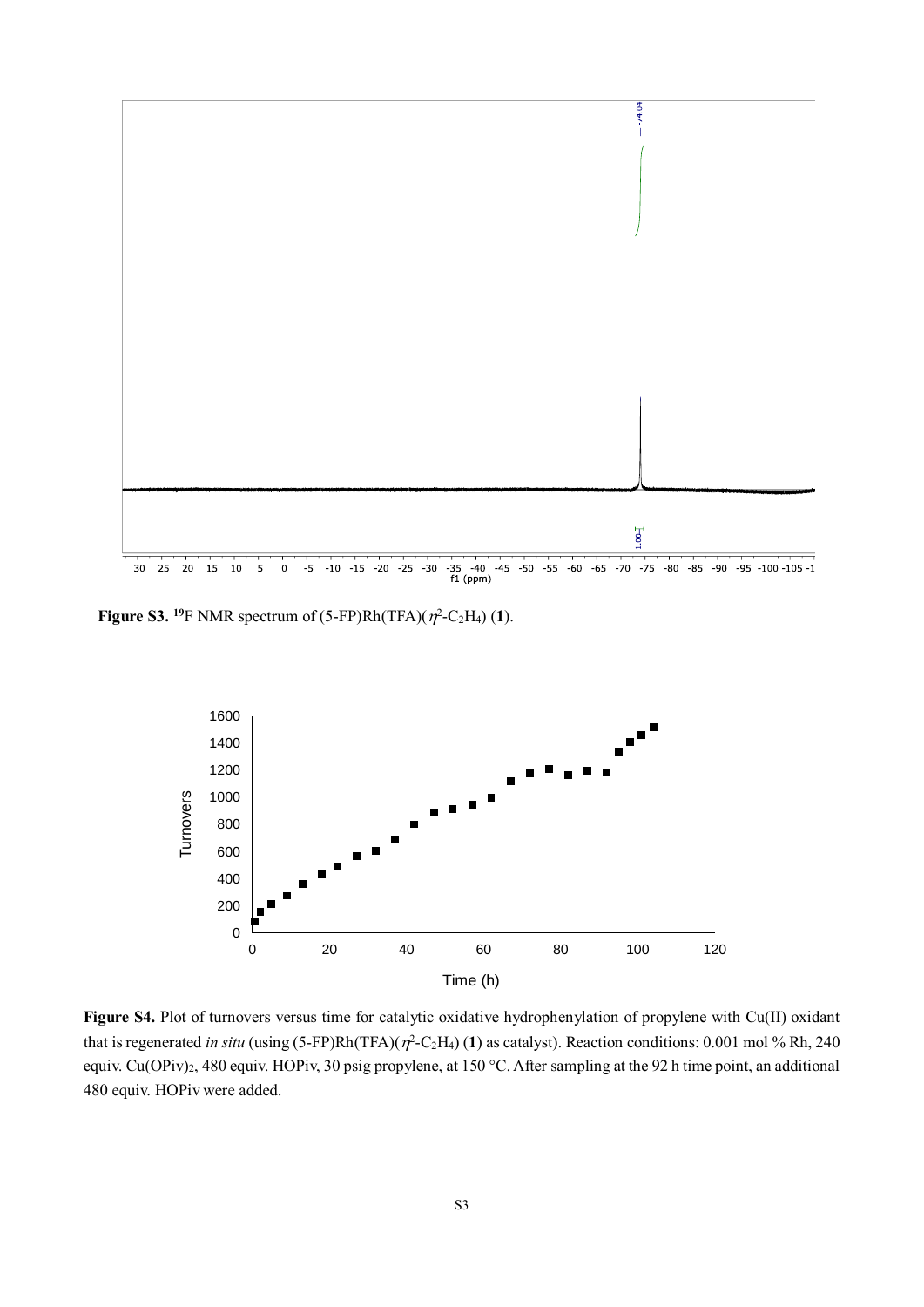

**Figure S5.** Alkenyl arenes products decomposition study with  $(5-FP)Rh(TFA)(\eta^2-C_2H_4)$  (1). (A) Plot of alkenyl arenes versus time. Reaction conditions: 0.001 mol % Rh, 1 atm unpurified air, and 85 psig N<sub>2</sub> at 150 °C with initial allyl benzene (~1000 equivalents to [Rh]) and  $\alpha$ -methylstyrene (~200 equivalents to [Rh]) addition. Reactions were sampled every 24 hours and air was purged into reactor at every sample point. The data are from three separate experiments with standard deviations given (Note: most standard deviations are too small to be observed on the plot). (B) Plot of L:B ratio versus time under the reaction condition listed in Part A.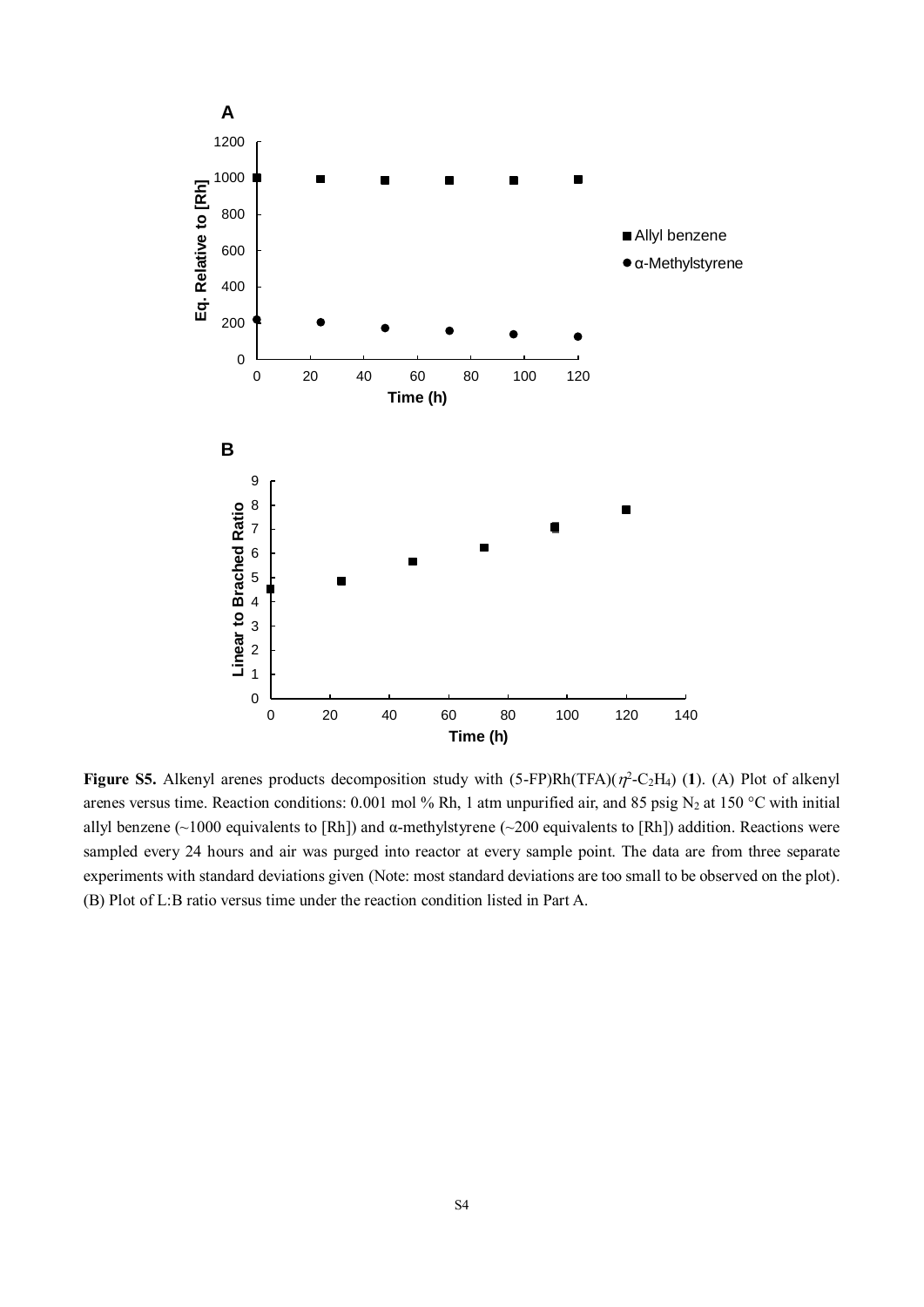

**Figure S6.** Catalytic oxidative hydrophenylation of propylene using air as oxidant with  $(5-FP)Rh(TFA)(\eta^2-C_2H_4)$  (1). Reaction conditions: 0.001 mol % Rh, 4800 equiv. HOPiv, 1 atm unpurified air, 30 psig propylene, at 150 °C. Reactions were sampled every 48 hours and air was purged into reactor at every sample point. The data are from three separate experiments with standard deviations given.



**Figure S7.** Plot of L:B ratio versus time for  $(5-FP)Rh(TFA)(\eta^2-C_2H_4)$  (1). Reaction conditions: 0.0001 mol % Rh, 2400 equiv. Cu(OPiv)2, 48000 equiv. HOPiv, 1 atm unpurified air, 30 psig propylene, at 150 °C. Air was purged into the reactor every 24 h, and the reaction mixture was sampled every 48 hours. The data are from four separate experiments with standard deviations given.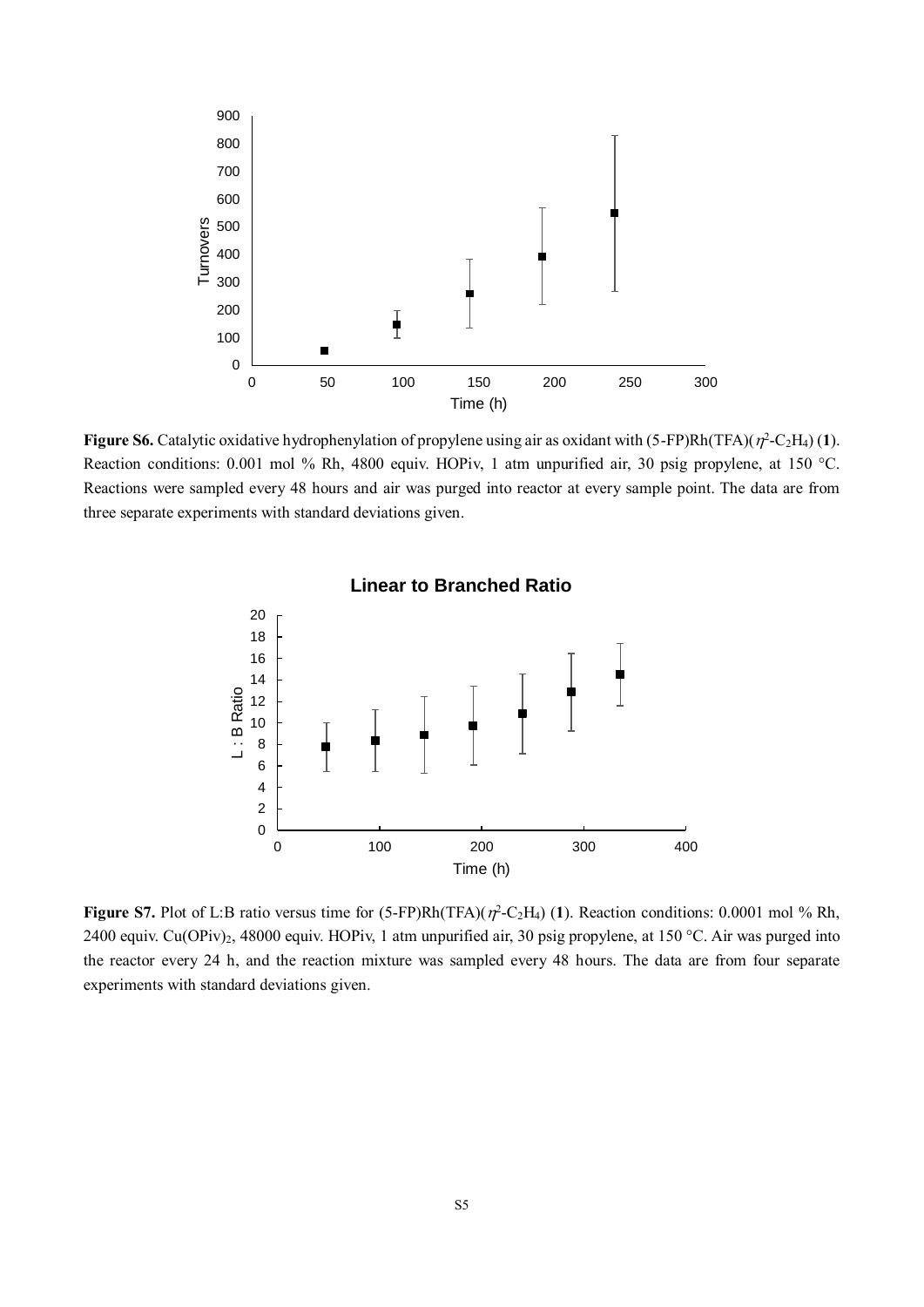

**Figure S8.** Photographs of reaction solution over the course of the reaction.

## **Computational Methods**

Free energies of organometallic compounds were composed at 423 K according to

 $G(C) = E_{M06} + G_{solv} + ZPE + 3kT + H_{vib} - T(S_{vib} + S_{elec} + S_{lib}) + kTln(C/C_0).$ 

Structures were first optimized in vacuum with the B3LYP functional<sup>1-2</sup> including the Grimme-Becke-Johnson D3 empirical correction for dispersion<sup>3</sup>, using the 6-31G<sup>\*\*</sup> basis set<sup>4-5</sup> for organic elements and for rhodium the pseudopotential and triple- $\zeta$  valence functions of Hay and Wadt<sup>6</sup> (augmented with diffuse functions). Frequencies calculated at these geometries were used to compute ZPE, H<sub>vib</sub> and S<sub>vib</sub>. Librational entropies in solution Slib were estimated from ideal gas translational and rotational values using

 $S_{lib} (e.u.) = .78*(S_{tr,I.G.} -12) + 5$ 

where the constants are derived for benzene as Wertz<sup>7</sup> derived them for aqueous solution. Structures were then reoptimized using the M06<sup>8</sup> functional and the triple- $\zeta$  Los Alamos Effective Core Potential (pseudopotential) augmented with two *f*-functions<sup>9</sup> (for Rh) and the 6-311G\*\*++ basis, <sup>10-11</sup> including continuum solvation with the PBF method.<sup>12</sup> The dielectric constant 2.284 and probe radius 2.6Å were used to represent benzene. Free energies calculated at  $C^0 = 1$  atm were corrected to nonstandard concentrations representative of reaction conditions:  $53 \text{mM}$  pivalic acid, 4.4 atm C<sub>2</sub>H<sub>4</sub>, 1 atm O<sub>2</sub>, 10mM styrene and ethylbenzene, 11M (liquid) benzene, and 0.11mM for all rhodium complexes. Pivalic acid's free energy is the ideal gas free energy plus the PBF solvation energy and concentration adjustment. The free energy of the solvent benzene is the computed ideal gas free energy plus the free energy of condensation (1.48kcal/mol), derived from the measured vapor pressure of benzene at 423K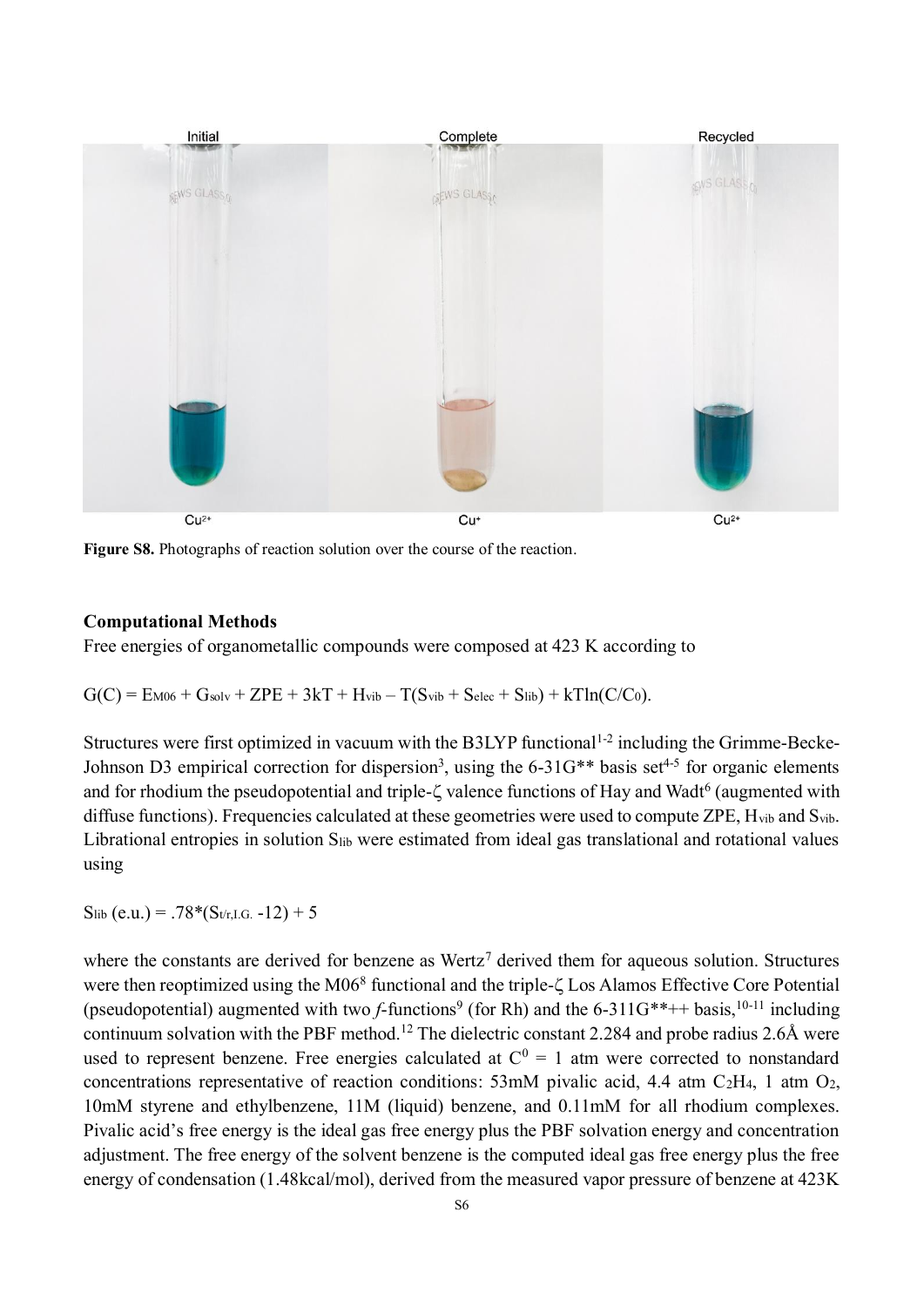$(5.84 \text{ atm}^{13})$ . Based on their chemical similarity, the empirical free energy of condensation of benzene was also used for ethylbenzene and styrene, rather than computed solvation energies. All calculations were performed with Jaguar<sup>14</sup> version 9.4.

## Single Crystal X-ray Diffraction Study of  $(5$ -FP)Rh $(TFA)(\eta^2$ -C2H<sub>4</sub> $)$  (1).

A brown plate-like specimen of  $C_2$ <sup>4H<sub>18</sub>F<sub>3</sub>N<sub>4</sub>O<sub>2</sub>Rh,  $M_r$  = 554.34g/mol, approximate dimensions 0.170</sup> mm x 0.181 mm x 0.212 mm, was coated with Paratone oil and mounted on a MiTeGen MicroLoop. The X-ray intensity data were measured on a Bruker Kappa APEXII Duo system equipped with a graphite monochromator and a Mo K<sub>a</sub> fine-focus sealed tube ( $\lambda$  = 0.71073 Å).

The total exposure time was 5.78 hours. A total of 2081 frames were collected. The frames were integrated with the Bruker SAINT software package<sup>[15]</sup> using a narrow-frame algorithm. The integration of the data using a triclinic unit cell yielded a total of 25479 reflections to a maximum  $\theta$ angle of 28.34° (0.75 Å resolution), of which 6354 were independent (average redundancy 4.010, completeness = 99.9%,  $R_{int} = 4.16\%$ ,  $R_{sig} = 4.07\%$ ) and 5310 (83.57%) were greater than  $2\sigma(F^2)$ . The final cell constants of a = 7.9741(6) Å, b = 12.0163(9) Å, c = 14.0689(11) Å,  $\alpha$  = 76.5870(10)°,  $\beta$  = 77.5760(10)°, γ = 80.2600(10)°, volume = 1270.46(17) Å<sup>3</sup>, are based upon the refinement of the XYZcentroids of 7202 reflections above 20  $\sigma(I)$  with  $5.082^\circ < 2\theta < 51.88^\circ$ . Data were corrected for absorption effects using the Multi-Scan method (SADABS).<sup>[1]</sup> The ratio of minimum to maximum apparent transmission was 0.925. The calculated minimum and maximum transmission coefficients (based on crystal size) are 0.8620 and 0.8870.

The structure was solved and refined using the Bruker SHELXTL Software Package<sup>[16]</sup> within APEX3 <sup>[15]</sup> and OLEX2,<sup>[17]</sup> using the space group P -1, with  $Z = 2$  for the formula unit, C<sub>24</sub>H<sub>18</sub>F<sub>3</sub>N<sub>4</sub>O<sub>2</sub>Rh. Nonhydrogen atoms were refined anisotropically. Hydrogen atoms were placed in geometrically calculated positions with  $U_{iso} = 1.2U_{equiv}$  of the parent atom. During the structure solution, electron density difference maps revealed that there was disordered solvent that could not be successfully modeled with or without restraints. Thus, the structure factors were modified using the PLATON SOUEEZE<sup>[18]</sup> technique, in order to produce a "solvate-free" structure factor set. PLATON reported a total electron density of 48 e- and total solvent accessible volume of 237  $\AA^3$ , likely representing one pentane molecule per asymmetric unit. The final anisotropic full-matrix least-squares refinement on  $F<sup>2</sup>$  with 307 variables converged at  $R1 = 3.77\%$ , for the observed data and wR2 = 9.64% for all data. The goodness-of-fit was 1.040. The largest peak in the final difference electron density synthesis was 1.186  $e/\text{\AA}^3$  and the largest hole was -0.828  $e^{\frac{1}{A^3}}$  with an RMS deviation of 0.087  $e^{\frac{1}{A^3}}$ . On the basis of the final model, the calculated density was  $1.449$  g/cm<sup>3</sup> and  $F(000)$ , 556 e.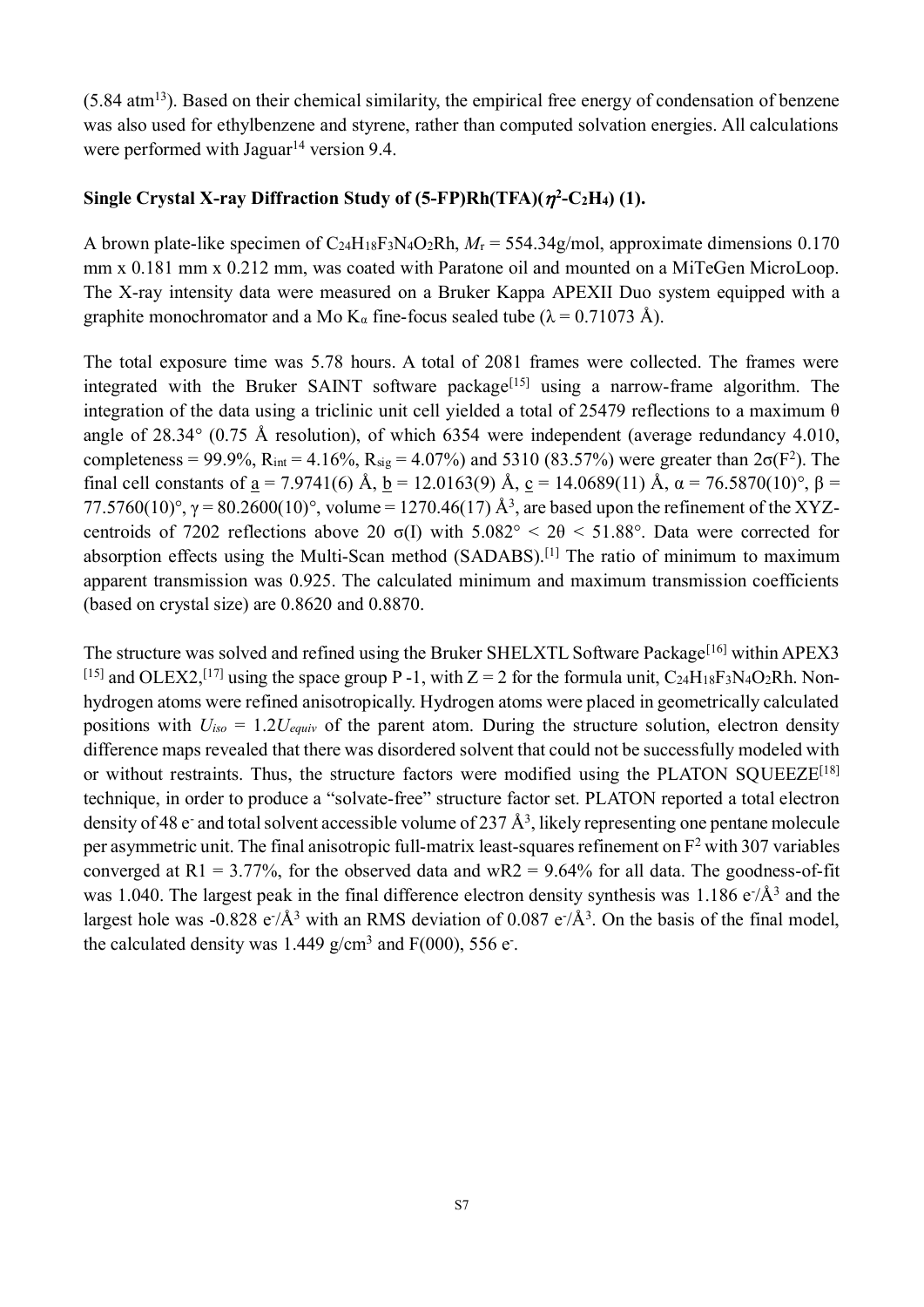| <b>Identification code</b>    | $(5-FP)Rh(TFA)(\eta^2-C_2H_4)$       |                          |  |
|-------------------------------|--------------------------------------|--------------------------|--|
| <b>Chemical formula</b>       | $C_{24}H_{18}F_3N_4O_2Rh$            |                          |  |
| Formula weight                | 554.33 g/mol                         |                          |  |
| <b>Temperature</b>            | 150(2) K                             |                          |  |
| Wavelength                    | $0.71073 \text{ Å}$                  |                          |  |
| <b>Crystal size</b>           | $0.170 \times 0.181 \times 0.212$ mm |                          |  |
| <b>Crystal habit</b>          | brown plate                          |                          |  |
| <b>Crystal system</b>         | triclinic                            |                          |  |
| Space group                   | $P - 1$                              |                          |  |
| Unit cell dimensions          | $a = 7.9741(6)$ Å                    | $\alpha$ = 76.5870(10)°  |  |
|                               | $b = 12.0163(9)$ Å                   | $\beta$ = 77.5760(10)°   |  |
|                               | $c = 14.0689(11)$ Å                  | $\gamma = 80.2600(10)$ ° |  |
| <b>Volume</b>                 | $1270.46(17)$ Å <sup>3</sup>         |                          |  |
| Z                             | $\overline{2}$                       |                          |  |
| <b>Density (calculated)</b>   | 1.449 g/cm <sup>3</sup>              |                          |  |
| <b>Absorption coefficient</b> | $0.720$ mm <sup>-1</sup>             |                          |  |
| F(000)                        | 556                                  |                          |  |

**Table S1.** Sample and crystal data for  $(5$ -FP)Rh $(TFA)(\eta^2-C_2H_4)$ .

| <b>Table S2.</b> Data collection and structure refinement for $(5-FP)Rh(TFA)(\eta^2-C_2H_4)$ . |  |  |  |  |  |  |  |
|------------------------------------------------------------------------------------------------|--|--|--|--|--|--|--|
|------------------------------------------------------------------------------------------------|--|--|--|--|--|--|--|

| <b>Diffractometer</b>                     | Bruker Kappa APEXII Duo                                      |
|-------------------------------------------|--------------------------------------------------------------|
| <b>Radiation source</b>                   | fine-focus sealed tube, Mo $K_{\alpha}$                      |
| Theta range for data collection           | 1.51 to $28.34^{\circ}$                                      |
| <b>Index ranges</b>                       | $-10 \le h \le 10$ , $-15 \le k \le 16$ , $-18 \le k \le 18$ |
| <b>Reflections collected</b>              | 25479                                                        |
| <b>Independent reflections</b>            | 6354 [R(int) = $0.0416$ ]                                    |
| Coverage of independent reflections 99.9% |                                                              |
| <b>Absorption correction</b>              | Multi-Scan                                                   |
| Max. and min. transmission                | 0.8870 and 0.8620                                            |
| <b>Structure solution technique</b>       | direct methods                                               |
| <b>Structure solution program</b>         | SHELXT 2014/5 (Sheldrick, 2014)                              |
| <b>Refinement method</b>                  | Full-matrix least-squares on $F^2$                           |
| Refinement program                        | SHELXL-2016/6 (Sheldrick, 2016)                              |
| <b>Function minimized</b>                 | $\Sigma$ w( $F_0^2$ - $F_c^2$ ) <sup>2</sup>                 |
| Data / restraints / parameters            | 6354/0/307                                                   |
| Goodness-of-fit on $\mathbb{F}^2$         | 1.040                                                        |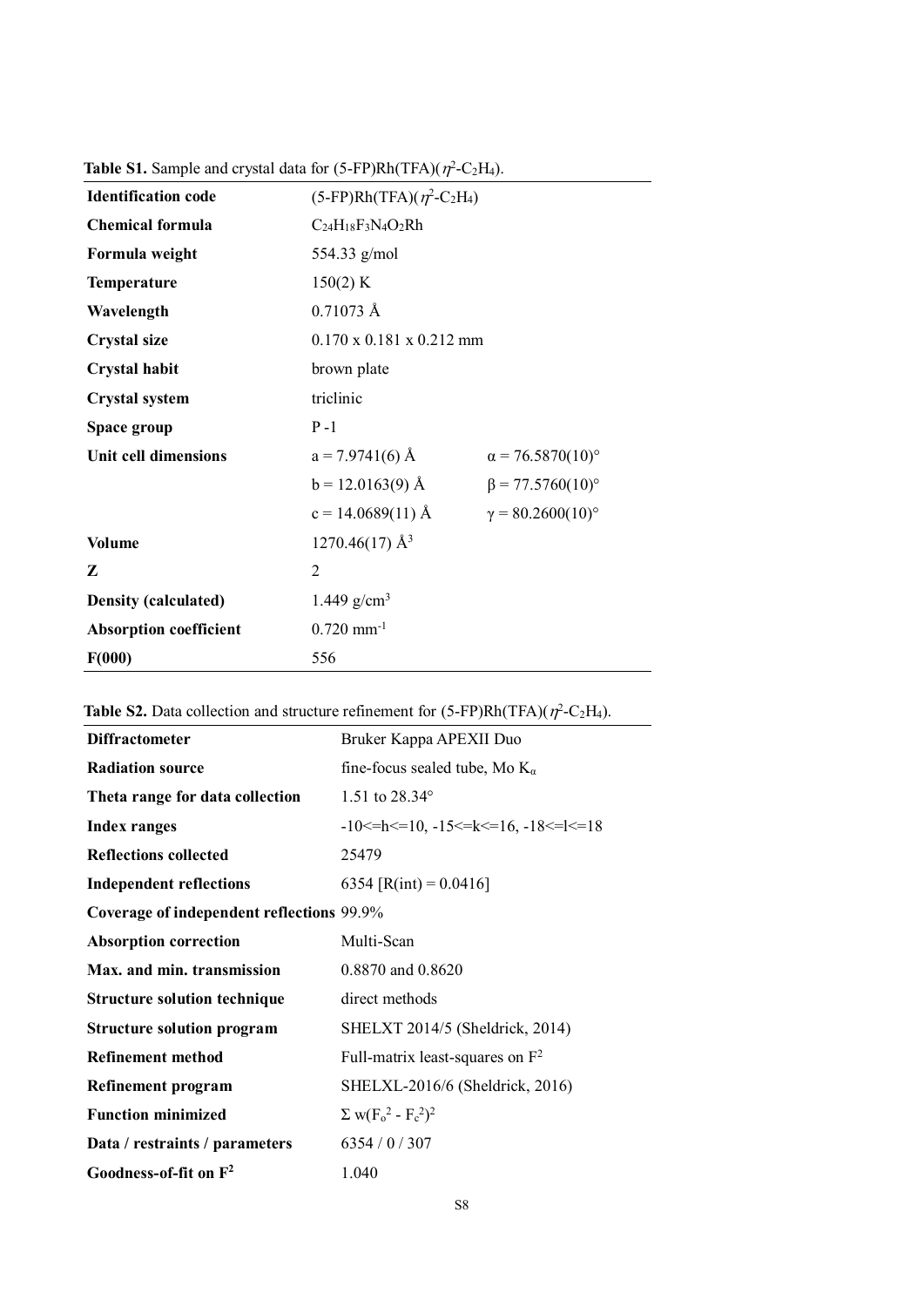| $\Delta/\sigma_{\rm max}$   | 0.001                                                                     |                              |  |
|-----------------------------|---------------------------------------------------------------------------|------------------------------|--|
| <b>Final R indices</b>      | 5310 data; $[2\sigma(I) \text{ R1} = 0.0377, \text{ wR2} = 0.0907]$       |                              |  |
|                             | all data                                                                  | $R1 = 0.0514$ , wR2 = 0.0964 |  |
| <b>Weighting scheme</b>     | $w=1/[\sigma^2(F_0^2)+(0.0511P)^2+0.7886P]$<br>where $P=(F_0^2+2F_c^2)/3$ |                              |  |
| Largest diff. peak and hole | 1.186 and -0.828 $e\text{\AA}^{-3}$                                       |                              |  |
| R.M.S. deviation from mean  | $0.087 eA^{-3}$                                                           |                              |  |

**Table S3.** Atomic coordinates and equivalent isotropic atomic displacement parameters  $(\AA^2)$  for  $(5\text{-FP})\text{Rh}(TFA)(\eta^2\text{-F}$  $C_2H_4$ ). U(eq) is defined as one third of the trace of the orthogonalized U<sub>ij</sub> tensor.  $\blacksquare$ 

|                 | x/a        | y/b         | z/c         | U(eq)      |
|-----------------|------------|-------------|-------------|------------|
| Rh1             | 0.37164(3) | 0.34681(2)  | 0.26769(2)  | 0.02236(7) |
| O <sub>1</sub>  | 0.3324(3)  | 0.52222(19) | 0.21248(16) | 0.0393(5)  |
| N1              | 0.4183(3)  | 0.36918(18) | 0.40550(16) | 0.0202(4)  |
| N2              | 0.7295(3)  | 0.34998(19) | 0.35697(16) | 0.0219(4)  |
| N <sub>4</sub>  | 0.4243(3)  | 0.1753(2)   | 0.31863(19) | 0.0299(5)  |
| N <sub>3</sub>  | 0.7353(3)  | 0.1649(2)   | 0.26003(18) | 0.0295(5)  |
| C13             | 0.7531(3)  | 0.2788(2)   | 0.2040(2)   | 0.0252(5)  |
| F2              | 0.1925(5)  | 0.7807(2)   | 0.2531(2)   | 0.0967(11) |
| O2              | 0.0804(3)  | 0.5614(2)   | 0.3122(2)   | 0.0568(7)  |
| C4              | 0.6207(3)  | 0.3468(2)   | 0.51964(19) | 0.0222(5)  |
| C <sub>5</sub>  | 0.5785(3)  | 0.3558(2)   | 0.42550(18) | 0.0189(5)  |
| C2              | 0.3167(3)  | 0.3698(2)   | 0.5796(2)   | 0.0259(6)  |
| C9              | 0.7656(3)  | 0.4800(3)   | 0.1958(2)   | 0.0276(6)  |
| C1              | 0.2900(3)  | 0.3770(2)   | 0.4837(2)   | 0.0235(5)  |
| C8              | 0.7463(3)  | 0.3701(2)   | 0.25136(19) | 0.0218(5)  |
| C6              | 0.8057(3)  | 0.3354(3)   | 0.5051(2)   | 0.0282(6)  |
| C7              | 0.8665(3)  | 0.3389(3)   | 0.4068(2)   | 0.0274(6)  |
| C <sub>3</sub>  | 0.4836(4)  | 0.3549(2)   | 0.5989(2)   | 0.0268(6)  |
| C10             | 0.7931(4)  | 0.4994(3)   | 0.0928(2)   | 0.0343(7)  |
| C12             | 0.7867(4)  | 0.2985(3)   | 0.1006(2)   | 0.0333(7)  |
| C <sub>23</sub> | 0.2036(4)  | 0.5827(3)   | 0.2456(2)   | 0.0359(7)  |
| C17             | 0.5865(4)  | 0.1188(2)   | 0.3089(2)   | 0.0319(6)  |
| C11             | 0.8043(4)  | 0.4085(3)   | 0.0461(2)   | 0.0376(7)  |
| F1              | 0.3187(7)  | 0.7343(3)   | 0.1171(3)   | 0.144(2)   |
| C21             | 0.3777(4)  | 0.3225(4)   | 0.1238(2)   | 0.0431(8)  |
| C22             | 0.2089(4)  | 0.3221(4)   | 0.1776(2)   | 0.0448(9)  |
| C20             | 0.2989(5)  | 0.1104(3)   | 0.3698(3)   | 0.0467(9)  |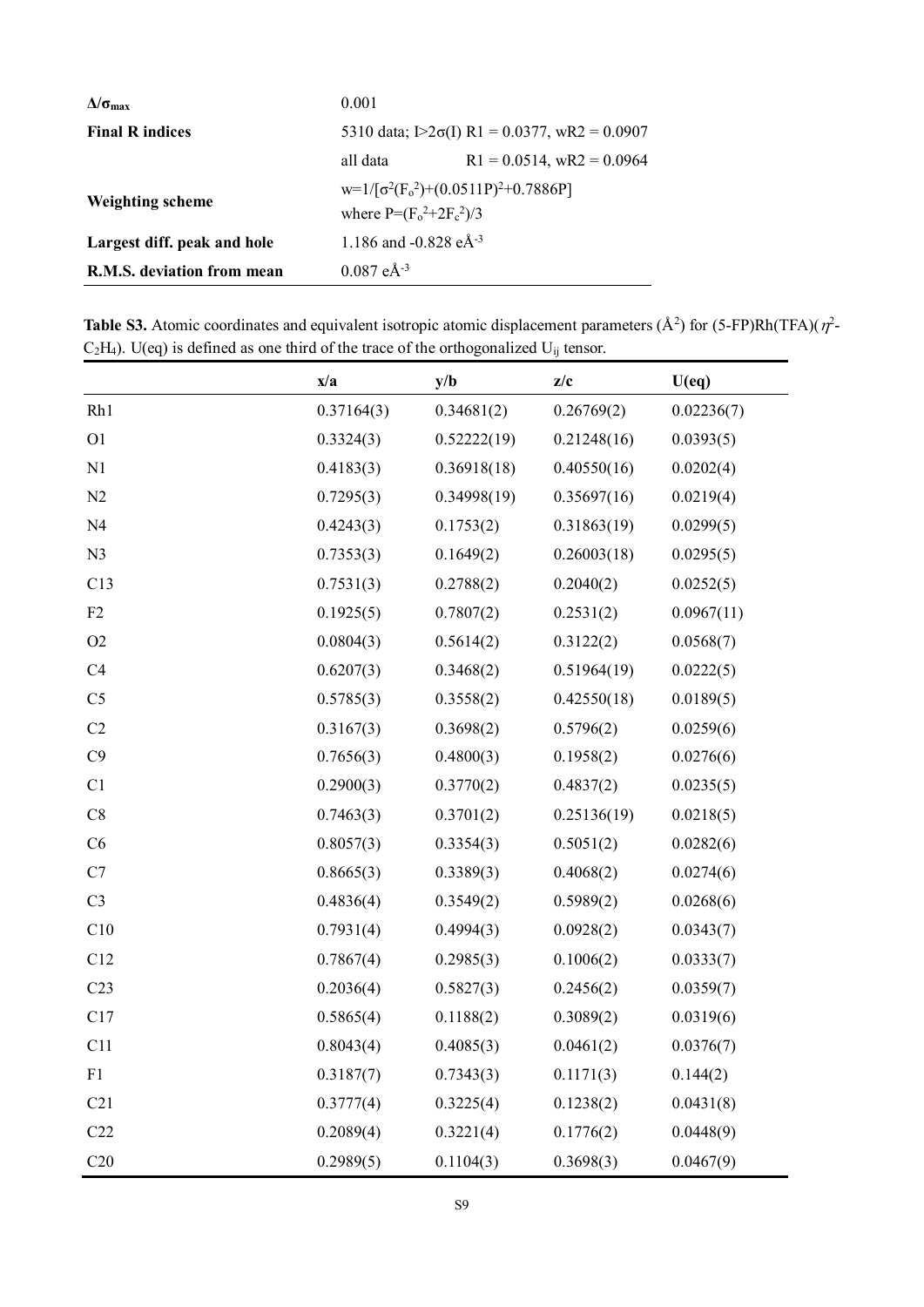|                 | x/a       | y/b       | z/c       | U(eq)      |
|-----------------|-----------|-----------|-----------|------------|
| C <sub>14</sub> | 0.8727(5) | 0.0761(3) | 0.2667(3) | 0.0465(9)  |
| C16             | 0.6313(5) | 0.0005(3) | 0.3485(3) | 0.0557(11) |
| C15             | 0.8152(6) | 0.9775(3) | 0.3203(4) | 0.0667(13) |
| C19             | 0.3315(6) | 0.9933(3) | 0.4114(4) | 0.0721(15) |
| F <sub>3</sub>  | 0.0577(8) | 0.7469(4) | 0.1519(4) | 0.169(2)   |
| C <sub>24</sub> | 0.1993(7) | 0.7125(4) | 0.1932(3) | 0.0642(13) |
| C18             | 0.4985(7) | 0.9385(3) | 0.4010(4) | 0.0838(18) |

#### **Table S4.** Bond lengths  $(A)$  for  $(5$ -FP)Rh $(TFA)(\eta^2$ -C<sub>2</sub>H<sub>4</sub>).

| <b>Bond</b>                      | Length   | <b>Bond</b>                      | Length   |
|----------------------------------|----------|----------------------------------|----------|
| Rh1-N4                           | 2.022(2) | $Rh1-O1$                         | 2.065(2) |
| Rh1-C22                          | 2.096(3) | Rh1-C21                          | 2.101(3) |
| Rh1-N1                           | 2.134(2) | O1-C23                           | 1.225(4) |
| $N1-C1$                          | 1.341(3) | $N1-C5$                          | 1.342(3) |
| $N2-C5$                          | 1.374(3) | $N2-C7$                          | 1.393(3) |
| $N2-C8$                          | 1.429(3) | N4-C20                           | 1.349(4) |
| N4-C17                           | 1.350(4) | N3-C17                           | 1.372(4) |
| N3-C14                           | 1.396(4) | N3-C13                           | 1.425(4) |
| C13-C12                          | 1.392(4) | C13-C8                           | 1.398(4) |
| F2-C24                           | 1.293(5) | O2-C23                           | 1.219(4) |
| $C4-C3$                          | 1.392(4) | $C4-C5$                          | 1.411(4) |
| $C4-C6$                          | 1.432(4) | $C2-C3$                          | 1.389(4) |
| $C2-C1$                          | 1.392(4) | $C2-H2$                          | 0.95     |
| $C9-C8$                          | 1.385(4) | $C9-C10$                         | 1.388(4) |
| C9-H9                            | 0.95     | $C1-H1$                          | 0.95     |
| C6-C7                            | 1.356(4) | C6-H6                            | 0.95     |
| $C7-H7$                          | 0.95     | $C3-H3$                          | 0.95     |
| C10-C11                          | 1.381(5) | C10-H10                          | 0.95     |
| C12-C11                          | 1.378(5) | C12-H12                          | 0.95     |
| C <sub>23</sub> -C <sub>24</sub> | 1.560(5) | C17-C16                          | 1.416(4) |
| C11-H11                          | 0.95     | F1-C24                           | 1.279(6) |
| C <sub>21</sub> -C <sub>22</sub> | 1.396(5) | $C21-H21A$                       | 0.99     |
| $C21-H21B$                       | 0.99     | C22-H22A                         | 0.99     |
| C22-H22B                         | 0.99     | C <sub>20</sub> -C <sub>19</sub> | 1.397(5) |
| C20-H20                          | 0.95     | C14-C15                          | 1.343(6) |
| C14-H14                          | 0.95     | C16-C18                          | 1.377(6) |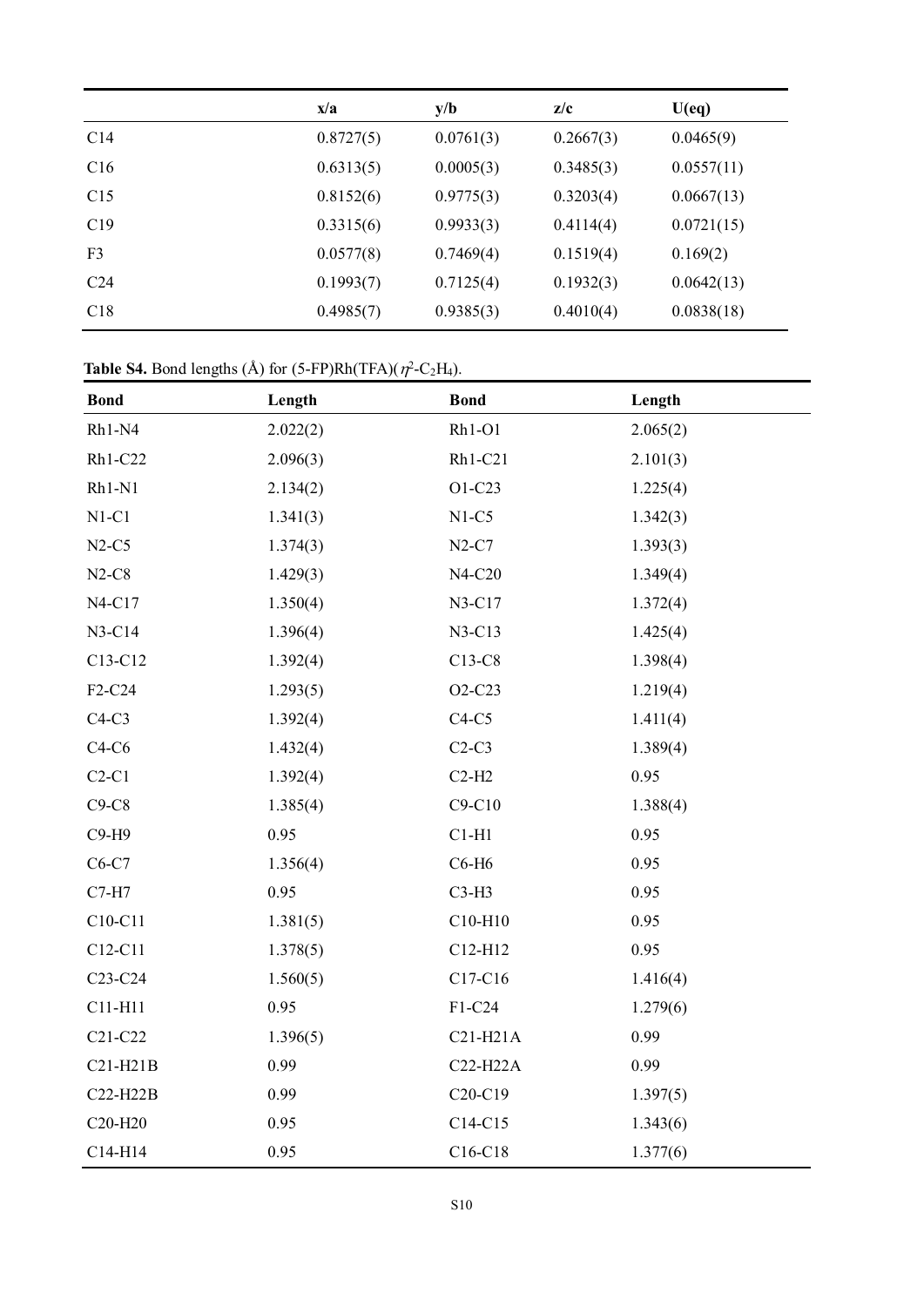| $C16-C15$                        | 1.431(6) | $C15-H15$ | 0.95 |
|----------------------------------|----------|-----------|------|
| C <sub>19</sub> -C <sub>18</sub> | 1.376(7) | $C19-H19$ | 0.95 |
| F3-C24                           | 1.341(6) | $C18-H18$ | 0.95 |

| <b>Table S5.</b> Bond angles (°) for $(5-FP)Rh(TFA)(\eta^2-C_2H_4)$ . |  |  |  |
|-----------------------------------------------------------------------|--|--|--|
|-----------------------------------------------------------------------|--|--|--|

| <b>Bond Angle</b> | <b>Degree</b> | <b>Bond Angle</b>                                | <b>Degree</b> |
|-------------------|---------------|--------------------------------------------------|---------------|
| N4-Rh1-O1         | 176.79(9)     | N4-Rh1-C22                                       | 92.28(13)     |
| O1-Rh1-C22        | 89.30(13)     | N4-Rh1-C21                                       | 91.64(13)     |
| O1-Rh1-C21        | 87.83(13)     | C22-Rh1-C21                                      | 38.85(13)     |
| N4-Rh1-N1         | 86.92(9)      | O1-Rh1-N1                                        | 92.99(9)      |
| C22-Rh1-N1        | 152.10(11)    | C21-Rh1-N1                                       | 168.97(10)    |
| C23-O1-Rh1        | 121.6(2)      | $C1-N1-C5$                                       | 114.9(2)      |
| $C1-N1-Rh1$       | 121.85(17)    | $C5-N1-Rh1$                                      | 122.19(17)    |
| $C5-N2-C7$        | 107.7(2)      | $C5-N2-C8$                                       | 127.0(2)      |
| $C7-N2-C8$        | 124.6(2)      | C <sub>20</sub> -N <sub>4</sub> -C <sub>17</sub> | 115.3(3)      |
| C20-N4-Rh1        | 121.7(2)      | C17-N4-Rh1                                       | 122.95(19)    |
| C17-N3-C14        | 107.6(3)      | C17-N3-C13                                       | 128.4(2)      |
| C14-N3-C13        | 123.8(3)      | C12-C13-C8                                       | 119.4(3)      |
| C12-C13-N3        | 119.6(3)      | C8-C13-N3                                        | 120.9(2)      |
| $C3-C4-C5$        | 117.1(2)      | C3-C4-C6                                         | 136.3(3)      |
| $C5-C4-C6$        | 106.5(2)      | $N1-C5-N2$                                       | 125.5(2)      |
| $N1-C5-C4$        | 126.1(2)      | $N2-C5-C4$                                       | 108.5(2)      |
| $C3-C2-C1$        | 120.3(2)      | $C3-C2-H2$                                       | 119.8         |
| $C1-C2-H2$        | 119.8         | C8-C9-C10                                        | 119.9(3)      |
| C8-C9-H9          | 120.0         | C10-C9-H9                                        | 120.0         |
| $N1-C1-C2$        | 123.8(2)      | $N1-C1-H1$                                       | 118.1         |
| $C2-C1-H1$        | 118.1         | C9-C8-C13                                        | 120.1(2)      |
| C9-C8-N2          | 119.3(2)      | C13-C8-N2                                        | 120.5(2)      |
| C7-C6-C4          | 107.2(2)      | C7-C6-H6                                         | 126.4         |
| C4-C6-H6          | 126.4         | $C6-C7-N2$                                       | 110.1(2)      |
| C6-C7-H7          | 124.9         | $N2-C7-H7$                                       | 124.9         |
| $C2-C3-C4$        | 117.7(3)      | $C2-C3-H3$                                       | 121.2         |
| C4-C3-H3          | 121.2         | C11-C10-C9                                       | 119.8(3)      |
| C11-C10-H10       | 120.1         | C9-C10-H10                                       | 120.1         |
| C11-C12-C13       | 119.9(3)      | C11-C12-H12                                      | 120.1         |
| C13-C12-H12       | 120.1         | O2-C23-O1                                        | 132.5(3)      |
| O2-C23-C24        | 114.3(3)      | O1-C23-C24                                       | 113.2(3)      |
| N4-C17-N3         | 126.5(3)      | N4-C17-C16                                       | 125.1(3)      |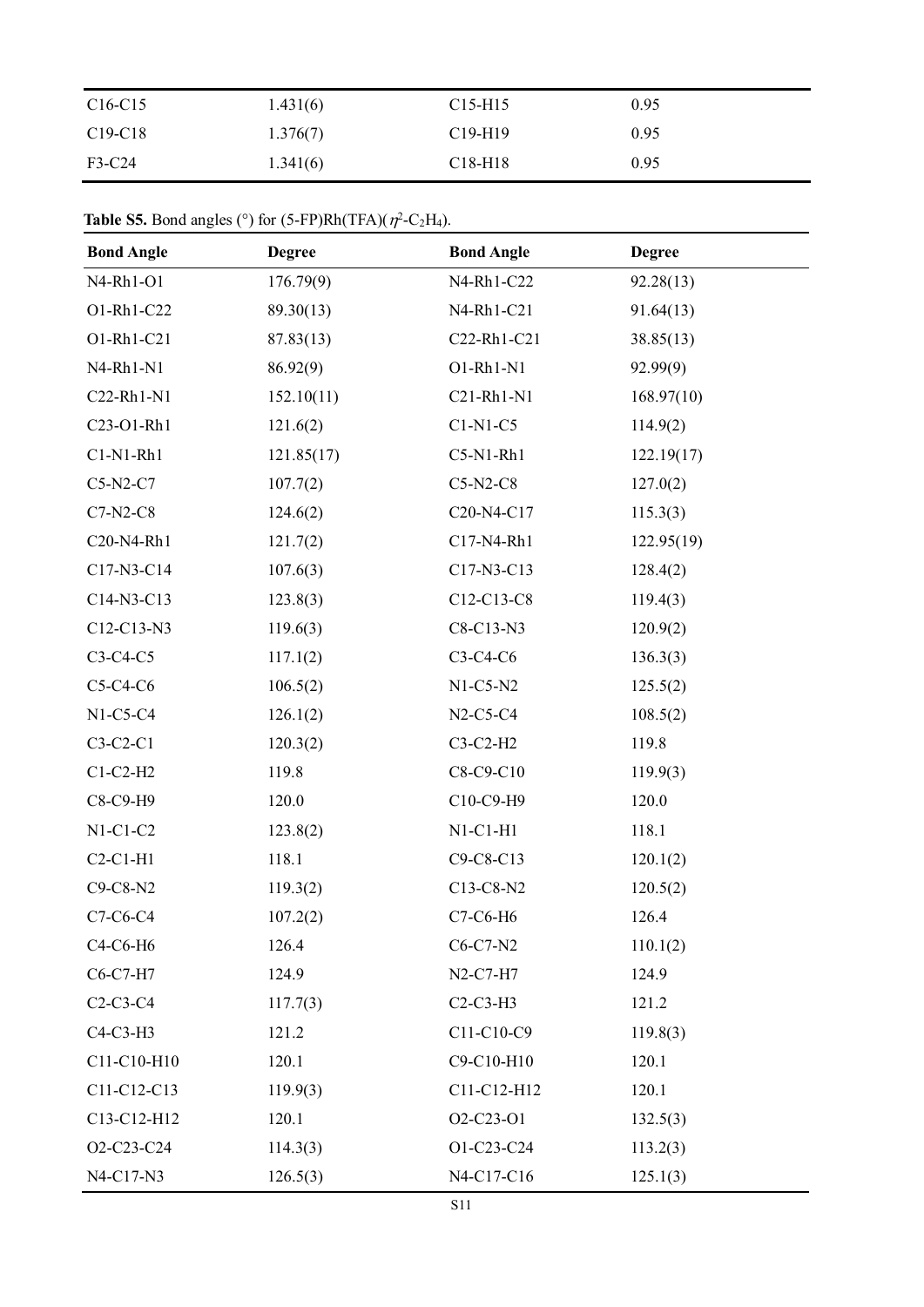| N3-C17-C16   | 108.3(3)  | C12-C11-C10                                          | 120.8(3) |
|--------------|-----------|------------------------------------------------------|----------|
| C12-C11-H11  | 119.6     | C10-C11-H11                                          | 119.6    |
| C22-C21-Rh1  | 70.39(18) | C22-C21-H21A                                         | 116.6    |
| Rh1-C21-H21A | 116.6     | C22-C21-H21B                                         | 116.6    |
| Rh1-C21-H21B | 116.6     | H <sub>2</sub> 1A-C <sub>21</sub> -H <sub>21</sub> B | 113.6    |
| C21-C22-Rh1  | 70.76(18) | C21-C22-H22A                                         | 116.5    |
| Rh1-C22-H22A | 116.5     | C21-C22-H22B                                         | 116.5    |
| Rh1-C22-H22B | 116.5     | H22A-C22-H22B                                        | 113.5    |
| N4-C20-C19   | 123.4(3)  | N4-C20-H20                                           | 118.3    |
| C19-C20-H20  | 118.3     | $C15-C14-N3$                                         | 110.3(3) |
| C15-C14-H14  | 124.8     | N3-C14-H14                                           | 124.8    |
| C18-C16-C17  | 117.3(4)  | C <sub>18</sub> -C <sub>16</sub> -C <sub>15</sub>    | 136.5(4) |
| C17-C16-C15  | 106.2(3)  | C14-C15-C16                                          | 107.6(3) |
| C14-C15-H15  | 126.2     | C16-C15-H15                                          | 126.2    |
| C18-C19-C20  | 119.9(4)  | C18-C19-H19                                          | 120.0    |
| C20-C19-H19  | 120.0     | F1-C24-F2                                            | 110.4(5) |
| F1-C24-F3    | 100.9(4)  | F2-C24-F3                                            | 106.0(4) |
| F1-C24-C23   | 114.9(3)  | F2-C24-C23                                           | 113.6(3) |
| F3-C24-C23   | 110.0(4)  | C19-C18-C16                                          | 119.0(4) |
| C19-C18-H18  | 120.5     | C16-C18-H18                                          | 120.5    |
|              |           |                                                      |          |

|  |  | <b>Table S6.</b> Torsion angles (°) for $(5-FP)Rh(TFA)(\eta^2-C_2H_4)$ . |  |  |  |  |
|--|--|--------------------------------------------------------------------------|--|--|--|--|
|--|--|--------------------------------------------------------------------------|--|--|--|--|

| <b>Torsion Angle</b> | <b>Degree</b> | <b>Torsion Angle</b> | <b>Degree</b> |
|----------------------|---------------|----------------------|---------------|
| C17-N3-C13-C12       | $-103.4(4)$   | C14-N3-C13-C12       | 70.7(4)       |
| C17-N3-C13-C8        | 80.0(4)       | C14-N3-C13-C8        | $-105.9(3)$   |
| C1-N1-C5-N2          | $-177.5(2)$   | Rh1-N1-C5-N2         | 13.9(3)       |
| $Cl-N1-C5-C4$        | 1.6(4)        | Rh1-N1-C5-C4         | $-167.0(2)$   |
| C7-N2-C5-N1          | 178.5(2)      | C8-N2-C5-N1          | 7.8(4)        |
| C7-N2-C5-C4          | $-0.8(3)$     | C8-N2-C5-C4          | $-171.4(2)$   |
| C3-C4-C5-N1          | $-1.5(4)$     | C6-C4-C5-N1          | $-179.2(3)$   |
| C3-C4-C5-N2          | 177.8(2)      | C6-C4-C5-N2          | 0.1(3)        |
| $C5-N1-C1-C2$        | $-1.2(4)$     | Rh1-N1-C1-C2         | 167.4(2)      |
| C3-C2-C1-N1          | 0.7(4)        | C10-C9-C8-C13        | $-0.5(4)$     |
| C10-C9-C8-N2         | 175.9(2)      | C12-C13-C8-C9        | 2.7(4)        |
| N3-C13-C8-C9         | 179.3(2)      | C12-C13-C8-N2        | $-173.6(2)$   |
| N3-C13-C8-N2         | 3.0(4)        | C5-N2-C8-C9          | 91.6(3)       |
| C7-N2-C8-C9          | $-77.6(3)$    | C5-N2-C8-C13         | $-92.0(3)$    |
| C7-N2-C8-C13         | 98.8(3)       | C3-C4-C6-C7          | $-176.4(3)$   |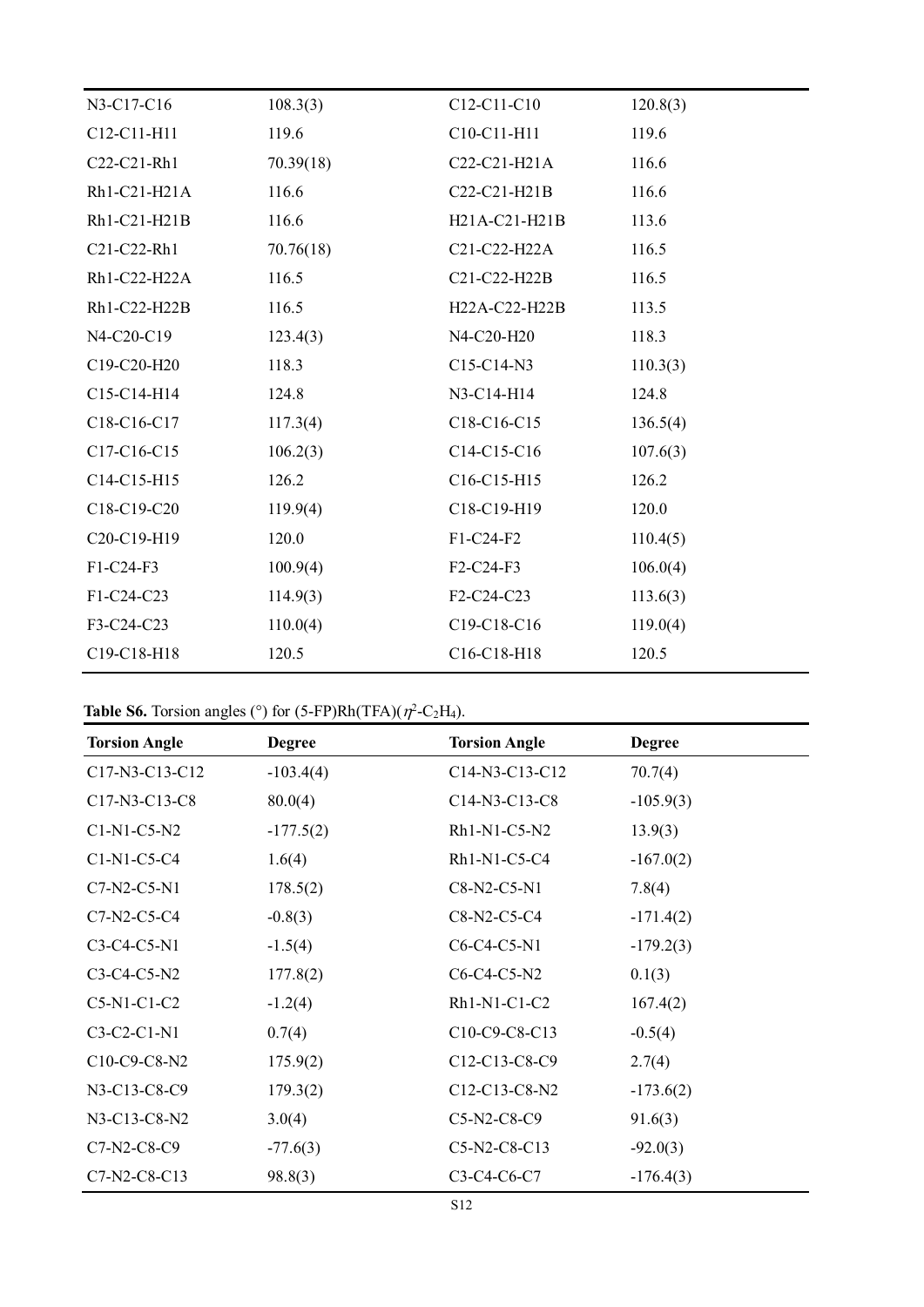| C5-C4-C6-C7                                                        | 0.6(3)      | $C4-C6-C7-N2$                                                     | $-1.1(3)$   |
|--------------------------------------------------------------------|-------------|-------------------------------------------------------------------|-------------|
| C5-N2-C7-C6                                                        | 1.2(3)      | C8-N2-C7-C6                                                       | 172.1(3)    |
| $C1-C2-C3-C4$                                                      | $-0.5(4)$   | C5-C4-C3-C2                                                       | 0.8(4)      |
| C6-C4-C3-C2                                                        | 177.6(3)    | C8-C9-C10-C11                                                     | $-1.2(4)$   |
| C8-C13-C12-C11                                                     | $-3.2(4)$   | N3-C13-C12-C11                                                    | $-179.9(3)$ |
| Rh1-O1-C23-O2                                                      | 1.5(5)      | Rh1-O1-C23-C24                                                    | $-179.8(2)$ |
| C <sub>20</sub> -N <sub>4</sub> -C <sub>17</sub> -N <sub>3</sub>   | 179.6(3)    | Rh1-N4-C17-N3                                                     | $-3.9(4)$   |
| C <sub>20</sub> -N <sub>4</sub> -C <sub>17</sub> -C <sub>16</sub>  | $-0.6(5)$   | Rh1-N4-C17-C16                                                    | 175.9(3)    |
| C14-N3-C17-N4                                                      | $-178.9(3)$ | C13-N3-C17-N4                                                     | $-4.1(5)$   |
| C14-N3-C17-C16                                                     | 1.2(4)      | C <sub>13</sub> -N <sub>3</sub> -C <sub>17</sub> -C <sub>16</sub> | 176.1(3)    |
| C13-C12-C11-C10                                                    | 1.5(5)      | C9-C10-C11-C12                                                    | 0.7(5)      |
| C17-N4-C20-C19                                                     | 0.7(5)      | Rh1-N4-C20-C19                                                    | $-175.9(3)$ |
| C17-N3-C14-C15                                                     | $-1.7(4)$   | C <sub>13</sub> -N <sub>3</sub> -C <sub>14</sub> -C <sub>15</sub> | $-176.9(3)$ |
| N4-C17-C16-C18                                                     | 0.0(7)      | N3-C17-C16-C18                                                    | 179.9(4)    |
| N4-C17-C16-C15                                                     | 179.8(4)    | N3-C17-C16-C15                                                    | $-0.4(5)$   |
| N3-C14-C15-C16                                                     | 1.5(5)      | C18-C16-C15-C14                                                   | 179.0(6)    |
| C17-C16-C15-C14                                                    | $-0.7(5)$   | N4-C20-C19-C18                                                    | $-0.1(8)$   |
| O2-C23-C24-F1                                                      | $-173.6(5)$ | O1-C23-C24-F1                                                     | 7.5(6)      |
| O2-C23-C24-F2                                                      | 58.0(5)     | O1-C23-C24-F2                                                     | $-120.9(4)$ |
| O2-C23-C24-F3                                                      | $-60.5(5)$  | O1-C23-C24-F3                                                     | 120.5(4)    |
| C <sub>20</sub> -C <sub>19</sub> -C <sub>18</sub> -C <sub>16</sub> | $-0.5(9)$   | C17-C16-C18-C19                                                   | 0.6(8)      |
| C15-C16-C18-C19                                                    | $-179.1(6)$ |                                                                   |             |
|                                                                    |             |                                                                   |             |

**Table S7.** Anisotropic atomic displacement parameters  $(A^2)$  for  $(5$ -FP)Rh(TFA) $(\eta^2$ -C<sub>2</sub>H<sub>4</sub>). The anisotropic atomic displacement factor exponent takes the form:  $-2\pi^2$ [ h<sup>2</sup> a<sup>\*2</sup> U<sub>11</sub> + ... + 2 h k a<sup>\*</sup> b<sup>\*</sup> U<sub>12</sub>].

|                | $U_{11}$    | $U_{22}$    | $\mathbf{U}_{33}$ | $U_{23}$      | $U_{13}$      | $U_{12}$      |
|----------------|-------------|-------------|-------------------|---------------|---------------|---------------|
| Rh1            | 0.01845(10) | 0.02702(12) | 0.02263(11)       | $-0.00553(8)$ | $-0.00519(7)$ | $-0.00315(7)$ |
| O <sub>1</sub> | 0.0373(12)  | 0.0359(12)  | 0.0332(12)        | 0.0026(9)     | 0.0012(9)     | 0.0037(9)     |
| N <sub>1</sub> | 0.0186(10)  | 0.0217(11)  | 0.0214(10)        | $-0.0064(8)$  | $-0.0013(8)$  | $-0.0059(8)$  |
| N2             | 0.0182(10)  | 0.0288(12)  | 0.0175(10)        | $-0.0049(9)$  | $-0.0004(8)$  | $-0.0034(8)$  |
| N <sub>4</sub> | 0.0292(12)  | 0.0276(12)  | 0.0347(13)        | $-0.0119(10)$ | 0.0004(10)    | $-0.0086(10)$ |
| N <sub>3</sub> | 0.0287(12)  | 0.0264(12)  | 0.0324(13)        | $-0.0089(10)$ | $-0.0031(10)$ | $-0.0002(10)$ |
| C13            | 0.0186(12)  | 0.0331(15)  | 0.0241(13)        | $-0.0080(11)$ | $-0.0030(10)$ | $-0.0025(10)$ |
| F <sub>2</sub> | 0.190(4)    | 0.0469(15)  | 0.0514(15)        | $-0.0132(12)$ | $-0.0219(19)$ | $-0.0070(18)$ |
| O <sub>2</sub> | 0.0344(13)  | 0.0607(17)  | 0.0699(19)        | $-0.0218(14)$ | 0.0080(13)    | $-0.0021(12)$ |
| C <sub>4</sub> | 0.0210(12)  | 0.0242(13)  | 0.0215(12)        | $-0.0050(10)$ | $-0.0018(10)$ | $-0.0052(10)$ |
| C <sub>5</sub> | 0.0177(11)  | 0.0182(12)  | 0.0207(12)        | $-0.0046(9)$  | $-0.0012(9)$  | $-0.0045(9)$  |
| C <sub>2</sub> | 0.0191(12)  | 0.0301(14)  | 0.0271(14)        | $-0.0093(11)$ | 0.0047(10)    | $-0.0059(10)$ |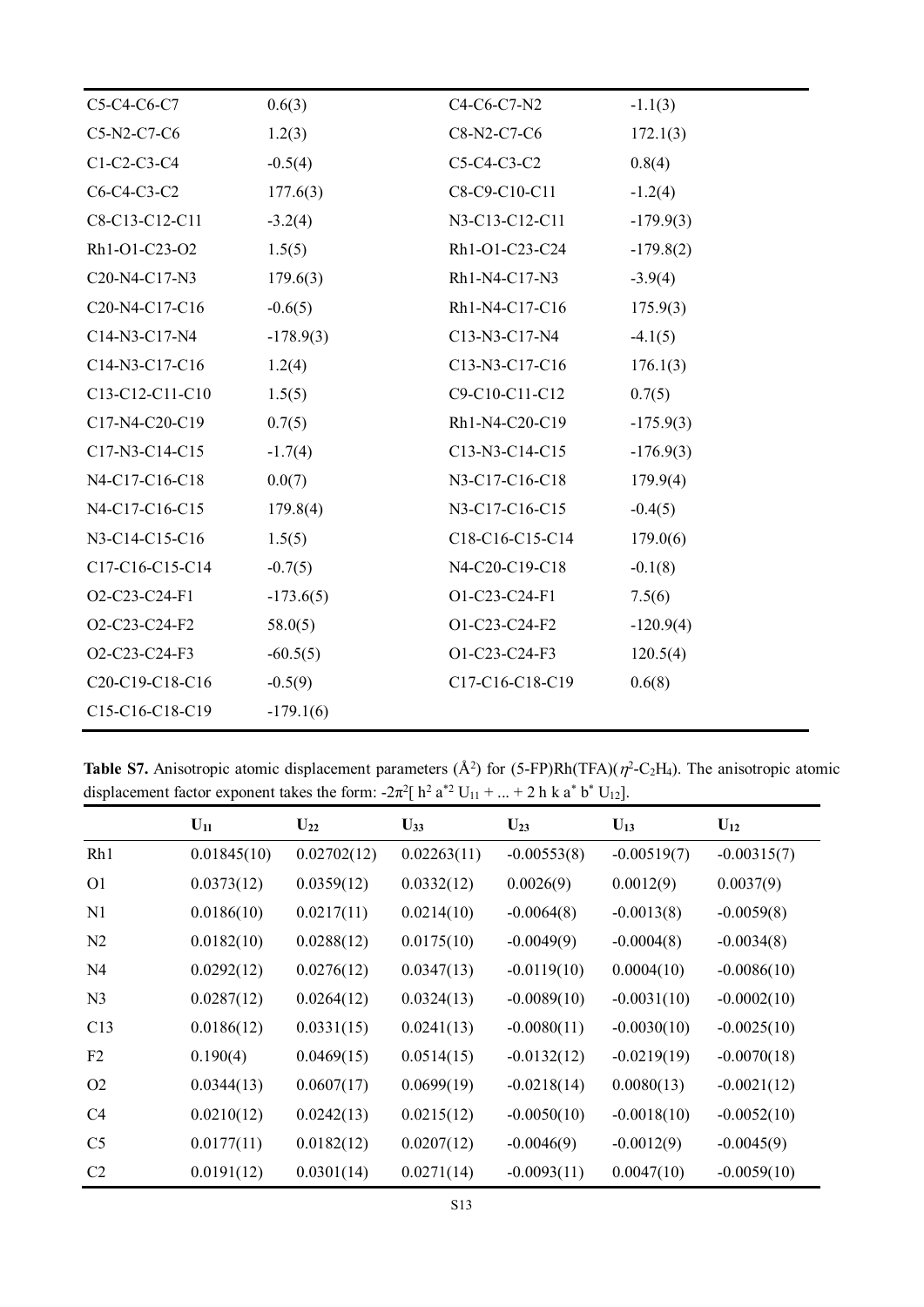|                 | $U_{11}$   | $U_{22}$   | $U_{33}$   | $U_{23}$      | $U_{13}$      | $U_{12}$      |
|-----------------|------------|------------|------------|---------------|---------------|---------------|
| C9              | 0.0216(12) | 0.0336(15) | 0.0261(14) | $-0.0053(12)$ | 0.0006(10)    | $-0.0067(11)$ |
| C <sub>1</sub>  | 0.0170(11) | 0.0256(13) | 0.0289(14) | $-0.0096(11)$ | $-0.0003(10)$ | $-0.0048(10)$ |
| C8              | 0.0157(11) | 0.0318(14) | 0.0184(12) | $-0.0055(10)$ | $-0.0018(9)$  | $-0.0054(10)$ |
| C6              | 0.0208(12) | 0.0410(17) | 0.0238(13) | $-0.0056(12)$ | $-0.0065(10)$ | $-0.0051(11)$ |
| C7              | 0.0161(12) | 0.0402(16) | 0.0261(14) | $-0.0078(12)$ | $-0.0035(10)$ | $-0.0029(11)$ |
| C <sub>3</sub>  | 0.0292(14) | 0.0317(15) | 0.0197(13) | $-0.0055(11)$ | $-0.0014(10)$ | $-0.0075(11)$ |
| C10             | 0.0297(15) | 0.0424(18) | 0.0273(15) | 0.0035(13)    | $-0.0022(12)$ | $-0.0133(13)$ |
| C12             | 0.0293(14) | 0.0481(19) | 0.0256(14) | $-0.0145(13)$ | $-0.0018(11)$ | $-0.0074(13)$ |
| C <sub>23</sub> | 0.0336(16) | 0.053(2)   | 0.0224(14) | $-0.0076(14)$ | $-0.0082(12)$ | $-0.0042(14)$ |
| C17             | 0.0329(15) | 0.0237(14) | 0.0378(17) | $-0.0108(12)$ | 0.0003(12)    | $-0.0025(11)$ |
| C11             | 0.0334(16) | 0.060(2)   | 0.0188(13) | $-0.0055(14)$ | 0.0001(12)    | $-0.0141(15)$ |
| F1              | 0.239(5)   | 0.0477(17) | 0.089(2)   | 0.0037(16)    | 0.066(3)      | $-0.014(2)$   |
| C21             | 0.0326(16) | 0.073(2)   | 0.0299(16) | $-0.0221(16)$ | $-0.0098(13)$ | $-0.0022(16)$ |
| C22             | 0.0296(16) | 0.078(3)   | 0.0339(17) | $-0.0144(17)$ | $-0.0137(13)$ | $-0.0130(16)$ |
| C20             | 0.0416(18) | 0.0351(18) | 0.063(2)   | $-0.0163(16)$ | 0.0084(16)    | $-0.0169(14)$ |
| C14             | 0.0364(17) | 0.0392(19) | 0.061(2)   | $-0.0190(17)$ | $-0.0042(16)$ | 0.0096(14)    |
| C16             | 0.058(2)   | 0.0226(17) | 0.075(3)   | $-0.0083(17)$ | 0.006(2)      | $-0.0003(15)$ |
| C15             | 0.058(2)   | 0.032(2)   | 0.095(3)   | $-0.011(2)$   | 0.001(2)      | 0.0164(17)    |
| C19             | 0.071(3)   | 0.034(2)   | 0.098(4)   | $-0.013(2)$   | 0.028(3)      | $-0.029(2)$   |
| F <sub>3</sub>  | 0.238(6)   | 0.107(3)   | 0.169(4)   | $-0.005(3)$   | $-0.144(4)$   | 0.064(3)      |
| C <sub>24</sub> | 0.098(3)   | 0.050(2)   | 0.0312(19) | $-0.0042(17)$ | $-0.014(2)$   | 0.022(2)      |
| C18             | 0.090(4)   | 0.0204(19) | 0.117(4)   | $-0.004(2)$   | 0.025(3)      | $-0.011(2)$   |

**Table S8.** Hydrogen atomic coordinates and isotropic atomic displacement parameters  $(\AA^2)$  for  $(5\text{-FP})\text{Rh}(TFA)(\eta^2\text{-FP})$  $C_2H_4$ ).

|                | x/a    | y/b    | z/c       | U(eq) |
|----------------|--------|--------|-----------|-------|
| H2             | 0.2202 | 0.3751 | 0.6322    | 0.031 |
| H9             | 0.7600 | 0.5421 | 0.2281    | 0.033 |
| H1             | 0.1741 | 0.3881 | 0.4731    | 0.028 |
| H <sub>6</sub> | 0.8731 | 0.3269 | 0.5550    | 0.034 |
| H7             | 0.9854 | 0.3344 | 0.3764    | 0.033 |
| H3             | 0.5035 | 0.3505 | 0.6640    | 0.032 |
| H10            | 0.8042 | 0.5750 | 0.0545    | 0.041 |
| H12            | 0.7975 | 0.2363 | 0.0677    | 0.04  |
| H11            | 0.8244 | 0.4219 | $-0.0244$ | 0.045 |
| H21A           | 0.4001 | 0.3894 | 0.0686    | 0.052 |
| H21B           | 0.4376 | 0.2480 | 0.1079    | 0.052 |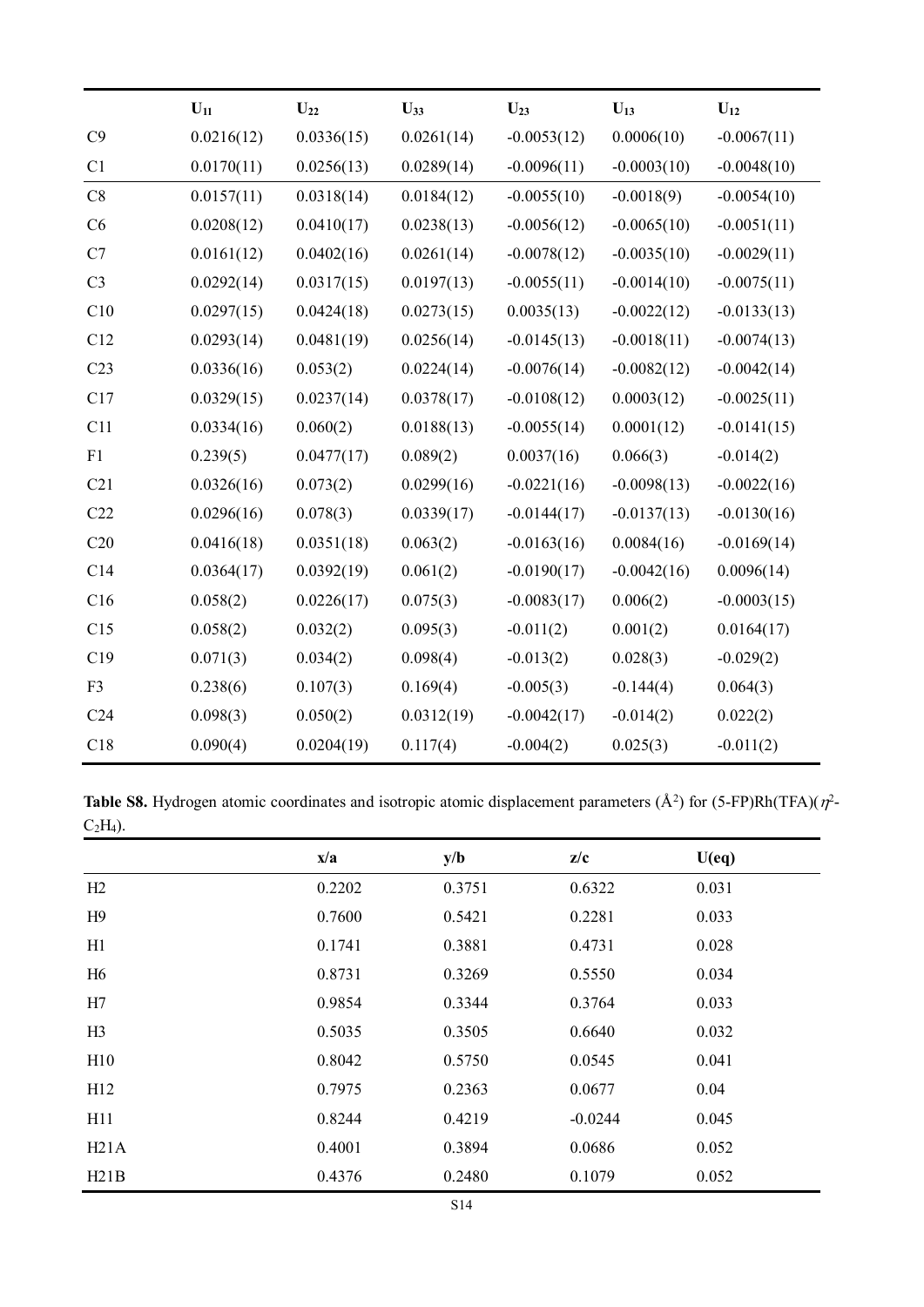|      | x/a    | y/b       | z/c    | U(eq) |
|------|--------|-----------|--------|-------|
| H22A | 0.1615 | 0.2474    | 0.1957 | 0.054 |
| H22B | 0.1240 | 0.3888    | 0.1564 | 0.054 |
| H20  | 0.1825 | 0.1463    | 0.3779 | 0.056 |
| H14  | 0.9902 | 0.0843    | 0.2374 | 0.056 |
| H15  | 0.8841 | $-0.0944$ | 0.3365 | 0.08  |
| H19  | 0.2384 | $-0.0485$ | 0.4469 | 0.087 |
| H18  | 0.5219 | $-0.1410$ | 0.4295 | 0.101 |

#### **Reference**

- 1. Becke, A. D., Density-Functional Thermochemistry: 3. The Role of Exact Exchange. *Journal of Chemical Physics* **1993,** *98*, 5648-5652.
- 2. Lee, C.; Yang, W.; Parr, R. G., Development of the Colle-Salvetti correlation-energy formula into a functional of the electron density. *Physical review B* **1988,** *37*, 785.
- 3. Grimme, S.; Antony, J.; Ehrlich, S.; Krieg, H., A consistent and accurate ab initio parametrization of density functional dispersion correction (DFT-D) for the 94 elements H-Pu. *Journal of Chemical Physics* **2010,** *132*.
- 4. Hariharan, P. C.; Pople, J. A., Influence of Polarization Functions on Molecular-Orbital Hydrogenation Energies. *Theoretica Chimica Acta* **1973,** *28*, 213-222.
- 5. Hehre, W. J.; Ditchfield, R.; Pople, J. A., Self-Consistent Molecular-Orbital Methods: 12. Further Extensions of Gaussian-Type Basis Sets for Use in Molecular-Orbital Studies of Organic Molecules. *Journal of Chemical Physics* **1972,** *56*, 2257.
- 6. Hay, P. J.; Wadt, W. R., Ab Initio Effective Core Potentials for Molecular Calculations Potentials for K to Au Including the Outermost Core Orbitals. *Journal of Chemical Physics* **1985,** *82*, 299- 310.
- 7. Wertz, D. H., Relationship between the gas-phase entropies of molecules and their entropies of solvation in water and 1-octanol. *Journal of the American Chemical Society* **1980,** *102*, 5316- 5322.
- 8. Zhao, Y.; Truhlar, D. G., The M06 suite of density functionals for main group thermochemistry, thermochemical kinetics, noncovalent interactions, excited states, and transition elements: two new functionals and systematic testing of four M06-class functionals and 12 other functionals. *Theoretical Chemistry Accounts* **2008,** *120*, 215-241.
- 9. Martin, J. M.; Sundermann, A., Correlation consistent valence basis sets for use with the Stuttgart–Dresden–Bonn relativistic effective core potentials: The atoms Ga–Kr and In–Xe. *The Journal of Chemical Physics* **2001,** *114*, 3408-3420.
- 10. Clark, T.; Chandrasekhar, J.; Spitznagel, G. W.; Schleyer, P. V. R., Efficient diffuse function‐ augmented basis sets for anion calculations. III. The  $3-21+$  G basis set for first-row elements, Li– F. *Journal of Computational Chemistry* **1983,** *4*, 294-301.
- 11. Krishnan, R.; Binkley, J. S.; Seeger, R.; Pople, J. A., Self‐consistent molecular orbital methods. XX. A basis set for correlated wave functions. *The Journal of Chemical Physics* **1980,** *72*, 650- 654.
- 12. Tannor, D. J.; Marten, B.; Murphy, R.; Friesner, R. A.; Sitkoff, D.; Nicholls, A.; Honig, B.;